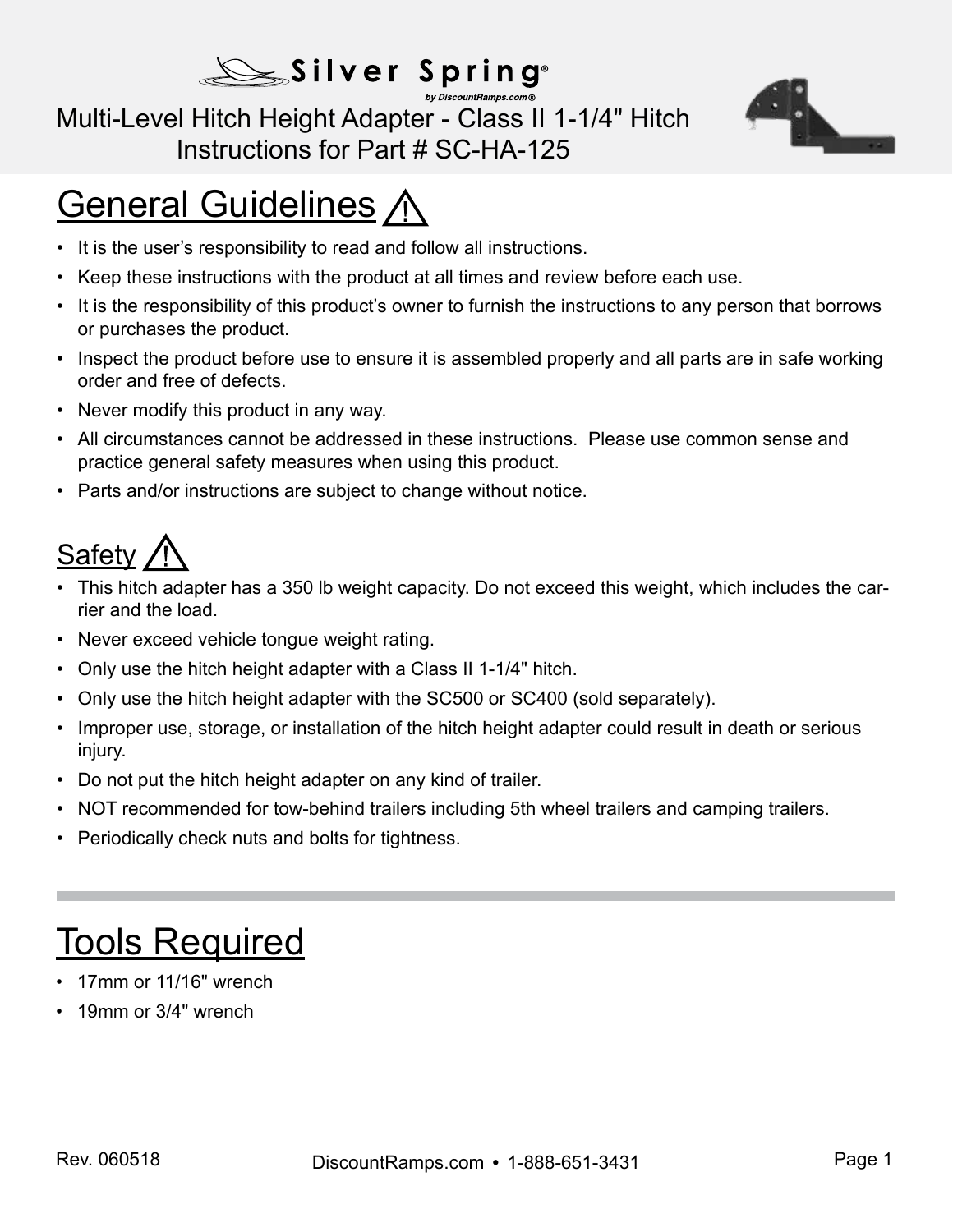### Parts









|   | Part   Description        | Quantity |
|---|---------------------------|----------|
|   | <b>Receiver Adapter</b>   |          |
| B | Height Adjustment Bracket |          |

|     | <b>Part Description</b>                         | Quantity |
|-----|-------------------------------------------------|----------|
| l c | $M12x1.00x80$ Bolt (Use 19mm or $3/4$ " wrench) |          |
| l D | M12x1.00 Lock Nut (Use 19mm or 3/4" wrench)     |          |

# **Assembly**

**Rise.** Install height adjustment bracket (B) to receiver adapter (A) with M12x1.00x80 bolts (C) and M12x1.00 lock nuts (D). Tighten with 19mm or 3/4" wrench.

\*Installing height adjustment bracket to top 2 holes of receiver adapter allows carrier to properly fold up when carrier is not in use.

**Drop.** Flip receiver adapter (A) upside down and install height adjustment bracket (B) to receiver adapter with M12x1.00x80 bolts (C) and M12x1.00 lock nuts (D). Tighten with 19mm or 3/4" wrench.

\*Installing height adjustment bracket to top 2 holes of receiver adapter allows carrier to properly fold up when carrier is not in use.



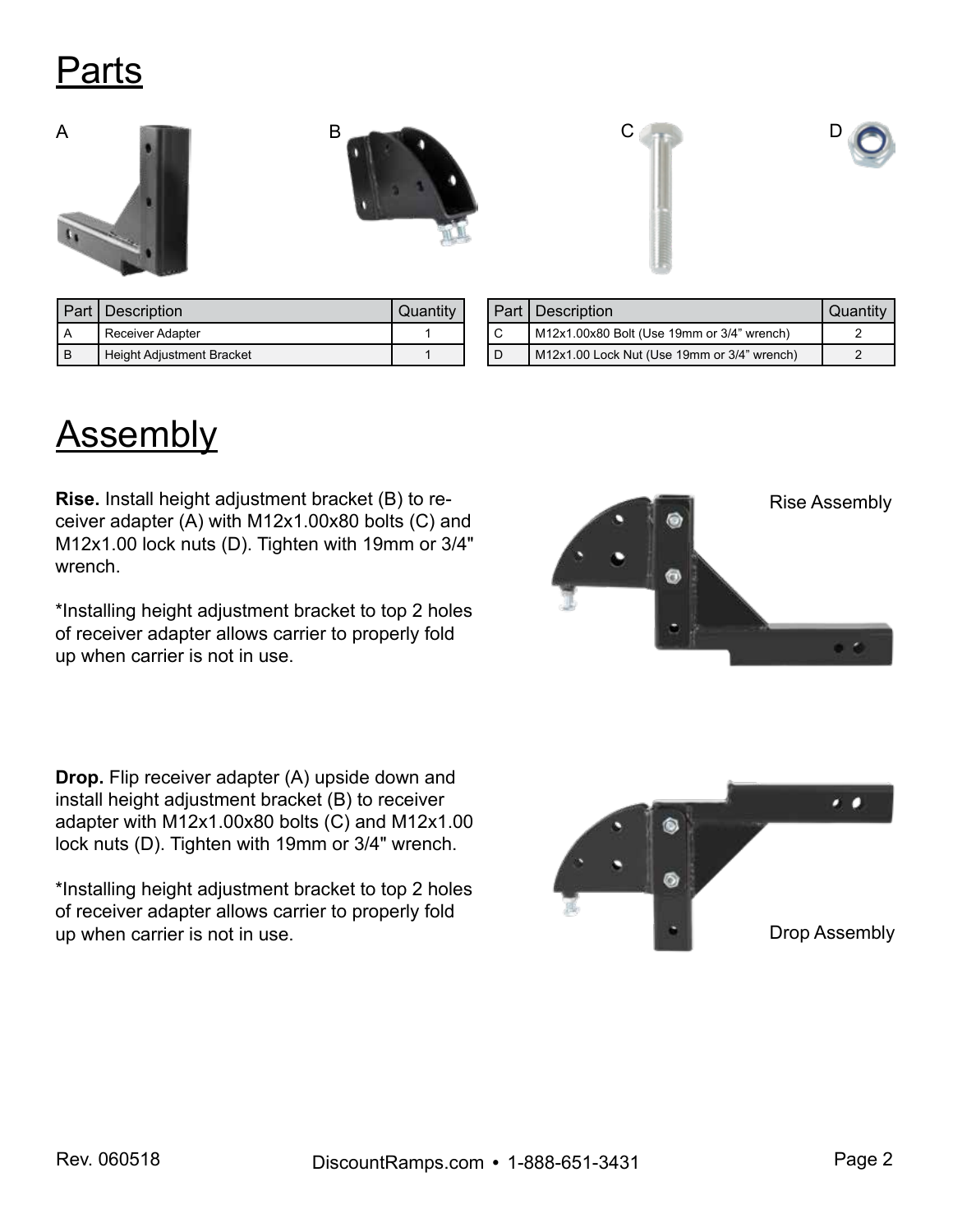### **Installation**

**Step 1.** Remove hitch receiver tube from scooter carrier (SC500 or SC400).



**Step 2.** Install scooter carrier to hitch height adapter with hex head pivot bolt and lock nut from carrier. Tighten bolt.



**Step 4.** Insert pin with clip from scooter carrier to secure in position.





**Step 3.** Tighten jam nuts with 17mm or 11/16" wrench until holes line up from carrier and hitch height adapter.



**Step 5.** Remove pin with clip to fold carrier vertically. Replace pin in top hole to secure carrier in vertical position.